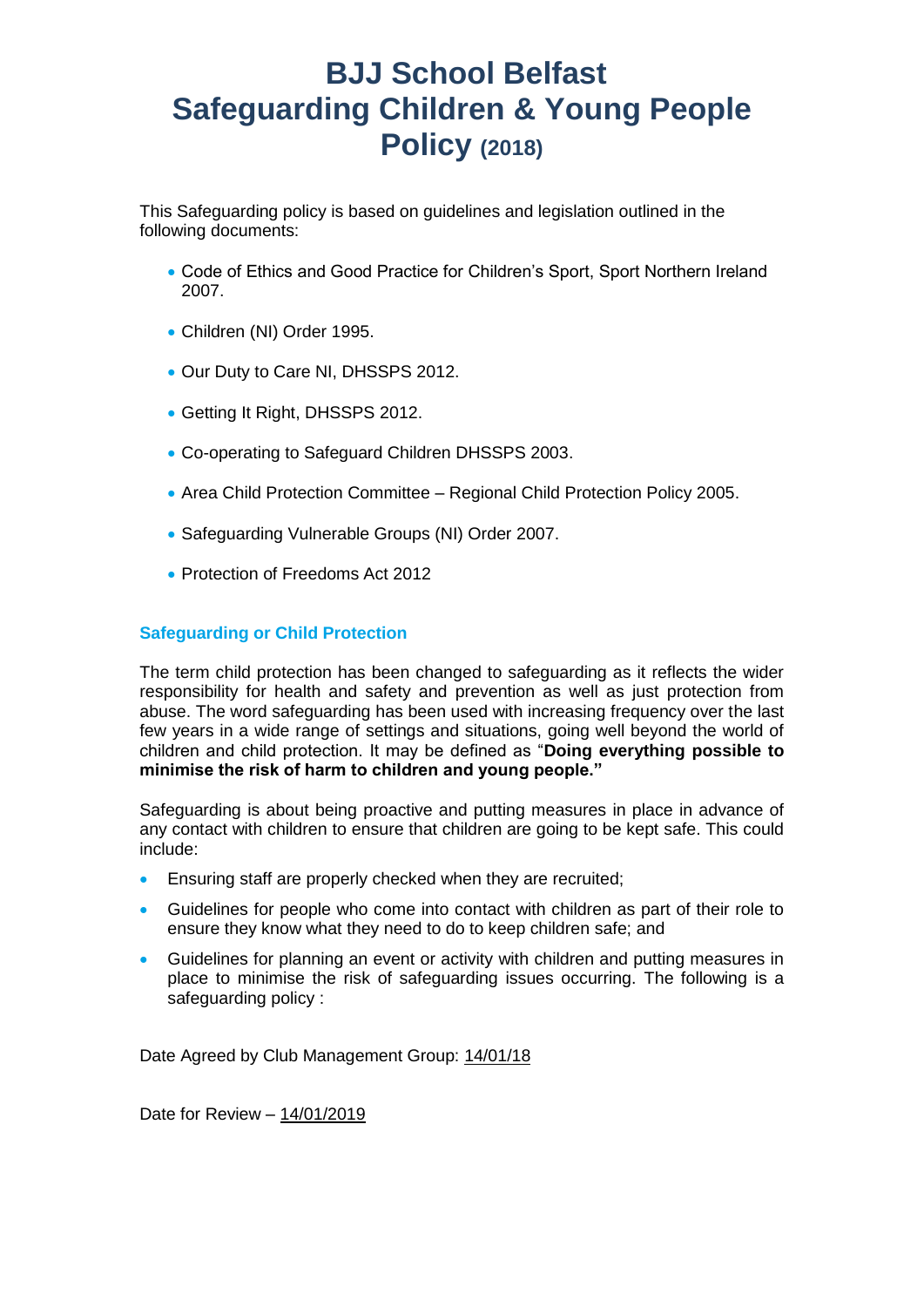# **POLICY STATEMENT**

We at **BJJ School Belfast** are committed to good practice which protects children<sup>1</sup> from harm. Staff and volunteers accept and recognise their responsibility to provide an environment which promotes the safety of the child at all times. To achieve this we will:

- Develop an awareness of the issues which may lead to children being harmed.
- Create an open environment by identifying a 'Designated Safeguarding Children Officer (DSCO) to whom the children can turn to if they need to talk.
- Adopt child centred and democratic coaching styles.
- Adopt safeguarding guidelines through codes of conduct for members and all adults working at the club. Adult workers include coaches, parents and volunteers.
- Ensure careful recruitment, selection and management procedures. These procedures will include regular support and supervision is provided to staff/volunteers.
- Ensure complaints, grievance and disciplinary procedures are included in our constitution.
- Share information about concerns with children and parents and others who need to know.
- Provide information as required to the management committee.
- **Ensure good and safe working/playing practices.**

1

- Be involved in training made available through the various agencies and strengthen links with these agencies.
- Keep Safeguarding policies under regular review (every three years minimum).
- Have procedures relating specifically to bullying, away trips, transport, use of photography and communication through texting or social media forums.
- Have an induction document available for parents, coaches and children clearly outlining their rights and responsibilities.

The **Children (Northern Ireland) Order (1995)** is based on a clear and consistent set of principles designed with the common aim of promoting the welfare of children.

Children have the right to be safe. All coaches should ensure that this fundamental principle takes precedence over all other considerations.

This policy applies to all those involved in *BJJ School Belfast:* coaches, administrators, officials, volunteer drivers, parents and young people.

<sup>&</sup>lt;sup>1</sup> The terms children and young people will be used interchangeably through this policy to refer to anyone under 18 years of age.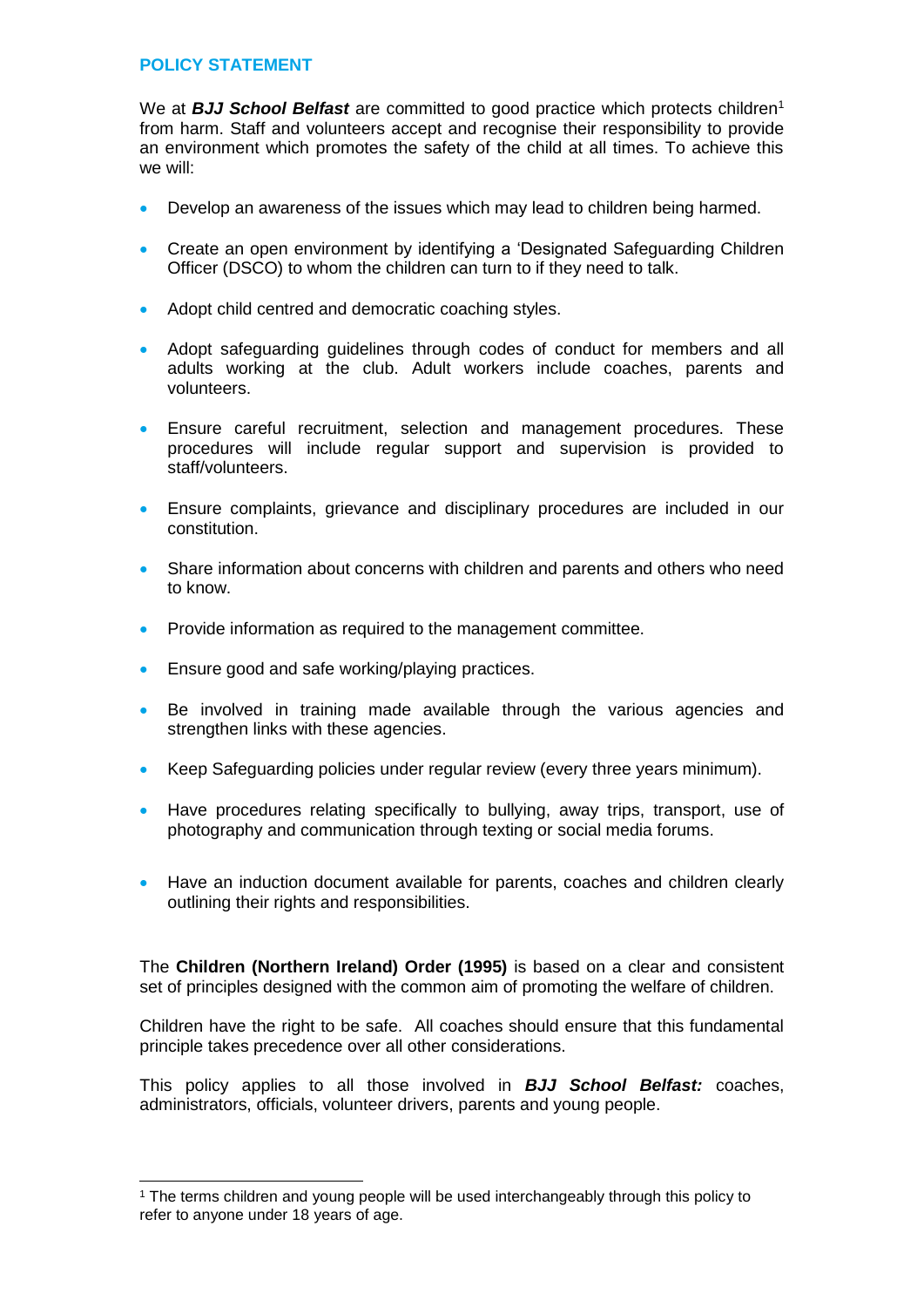# **EQUALITY STATEMENT**

BJJ School Belfast's Equal Opportunities Policy is attached as an appendix

To address the vulnerability of children with a disability coaches will seek guidance on working with children with a disability from external agencies, parents/guardians and the children themselves.

### **CONFIDENTIALITY STATEMENT**

We at *BJJ School Belfast* will never promise to keep secrets. However, information of a confidential nature will only be communicated on a "need to know" basis, with the welfare of the child paramount. Considerations of confidentiality will not be allowed to override the rights of children or young members to be protected from harm. A full Safeguarding policy statement is displayed and available within club premises for all interested parties to read.

### **AWARENESS OF THE ISSUES**

Background knowledge in relation to child abuse, the general principles of safeguarding and the ability to recognise and respond to abuse are important issues. Of primary concern for *BJJ School, Belfast* is the issue of Safeguarding of our young members within the operation of the club. However, being cognisant of the indicators of abuse in respect of young members caused by others outside the club, are of an equal importance for the safety and well-being of that child.

### **Co-operating to Safeguard Children 2003 formally recognises four types of abuse:**

### **1. Physical Abuse**

Physical abuse is the deliberate physical injury to a child, or the wilful or neglectful failure to prevent physical injury or suffering. This may include hitting, shaking, throwing, poisoning, burning or scalding, drowning, suffocating, confinement to a room or cot, or inappropriately giving drugs to control behaviour.

### **2. Emotional Abuse**

Emotional abuse is the persistent emotional ill treatment of a child such as to cause severe and persistent adverse effects on the child's emotional development. It may involve conveying to children that they are worthless or unloved, inadequate, or valued only insofar as they meet the needs of another person. It may involve causing children frequently to feel frightened or in danger, or the exploitation or corruption of children. Some level of emotional abuse is involved in all types of ill treatment of a child, though it may occur alone. Domestic violence, adult mental health problems and parental substance misuse may expose children to emotional abuse.

### **3. Sexual Abuse**

Sexual abuse involves forcing or enticing a child to take part in sexual activities, whether or not the child is aware of what is happening. The activities may involve physical contact, including penetrative or non-penetrative acts. They may include non-contact activities, such as involving children in looking at or the production of pornographic material or watching sexual activities, or encouraging children to behave in sexually inappropriate ways.

### **4. Neglect**

Neglect is the persistent failure to meet a child's physical, emotional and/or psychological needs, likely to result in significant harm. It may involve a parent or carer failing to provide adequate foods, shelter and clothing, failing to protect a child from physical harm or danger, failing to ensure access to appropriate medical care or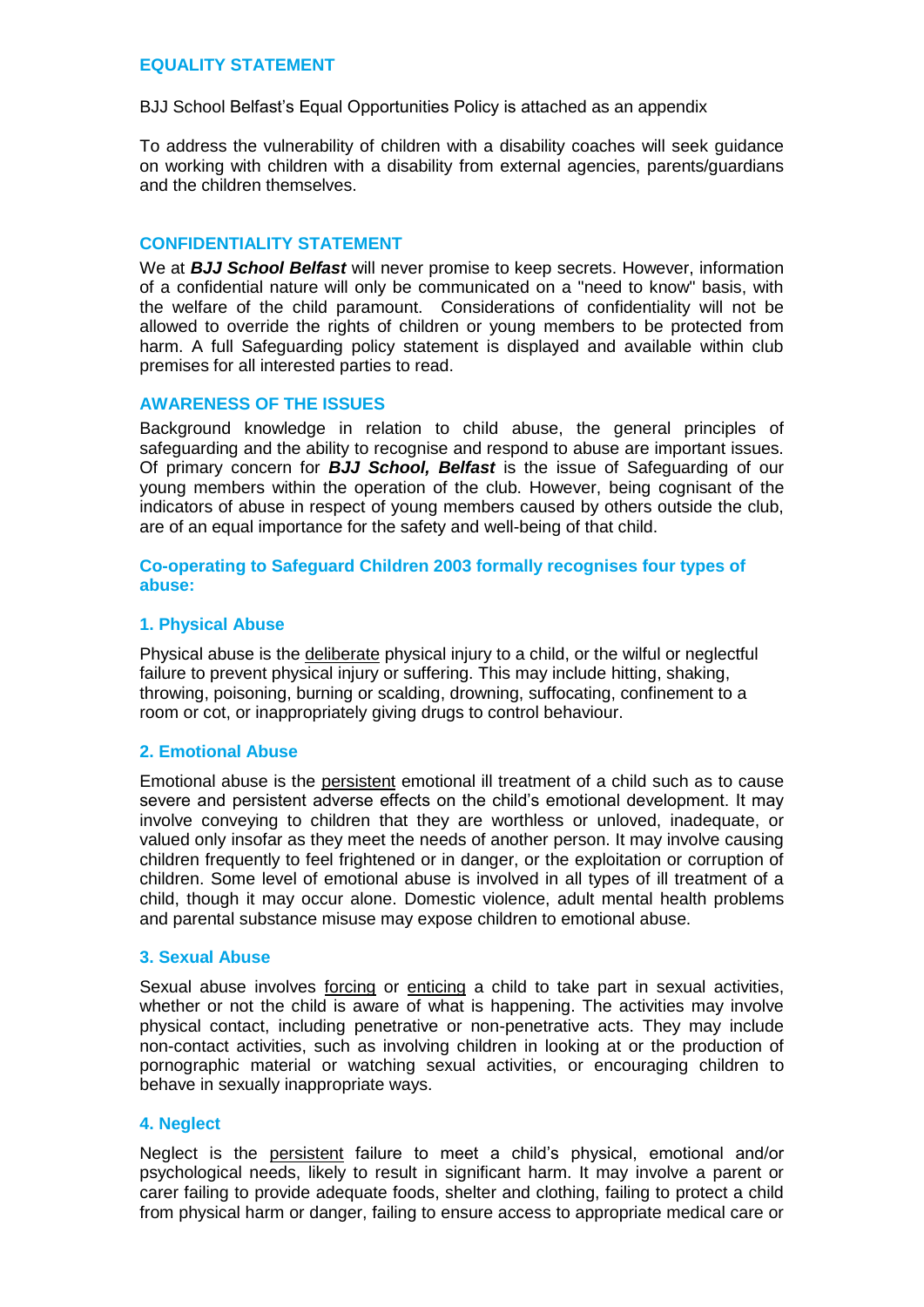treatment, lack of stimulation or lack of supervision. It may also include non-organic failure to thrive (faltering growth).

In addition to these *BJJ School Belfast* recognises that we have a responsibility to:

# **"protect children from bullying and to have policies and procedures in places to do so"**

### **Co-operating to Safeguard Children DHSSPS, 2003**

**BJJ School Belfast** is committed to adopting the CARE approach to bullying

**Comfort** your child about the situation. Do not be aggressive. Take your time

**Assure** – Assure your child that you are there for him. And that he/she is not going be judged or punished. Assure that you are going to do something to help him/her.

**Respond –** Not only by taking action. Use not only verbal, but also non-verbal communication when responding to them. Reinforce the assurance by responding appropriately. Do not react violently to what your child is saying about their bullies. Just listen.

**Empower** – let them know that there is something that can be done about the bullies. Empower them that they can also act on it. Tell them that there is nothing to be afraid of. Empower them with knowledge about dealing with people. Empower them by getting them in activities that will boost their confidence.

Coaches should challenge bullying in any form i.e. physical or emotional. Physical bulling can take the form of attacks, such as hitting, kicking, taking or damaging belongings. Emotional bullying may be a verbal assault, including name-calling, insults, repeat teasing, sectarian/racist assaults, or it may take more indirect forms, such as spreading malicious gossip, rumours or excluding someone from a social group. This can be done face to face but equally young people can experience bullying through online activity or texting. Bullying is not an accepted behaviour towards anyone at *BJJ School Belfast* be they child, coach, volunteer or parent. Anyone found to be bullying others will be dealt with seriously both in regards to the behaviour exhibited and the reasons for the behaviour.

This club has an anti-bullying policy in place.

# **INDICATORS OF ABUSE**

The following is a list of some indicators of abuse, but it is not exhaustive:

| <b>PHYSICAL INDICATORS</b>                   | <b>BEHAVIOURAL INDICATORS</b>                                          |
|----------------------------------------------|------------------------------------------------------------------------|
| Unexplained bruising in soft tissue<br>areas | Unexplained changes in behaviour -<br>becoming withdrawn or aggressive |
| Repeated injuries                            | Difficulty in making friends                                           |
| <b>Black eyes</b>                            | Distrustful of adults or excessive                                     |
| Injuries to the mouth                        | attachment to adults                                                   |
| Torn or bloodstained clothing                | Sudden drop in performance                                             |
| Burns or scalds                              | Changes in attendance pattern                                          |
| <b>Bites</b>                                 | Inappropriate sexual awareness,<br>behaviour or language               |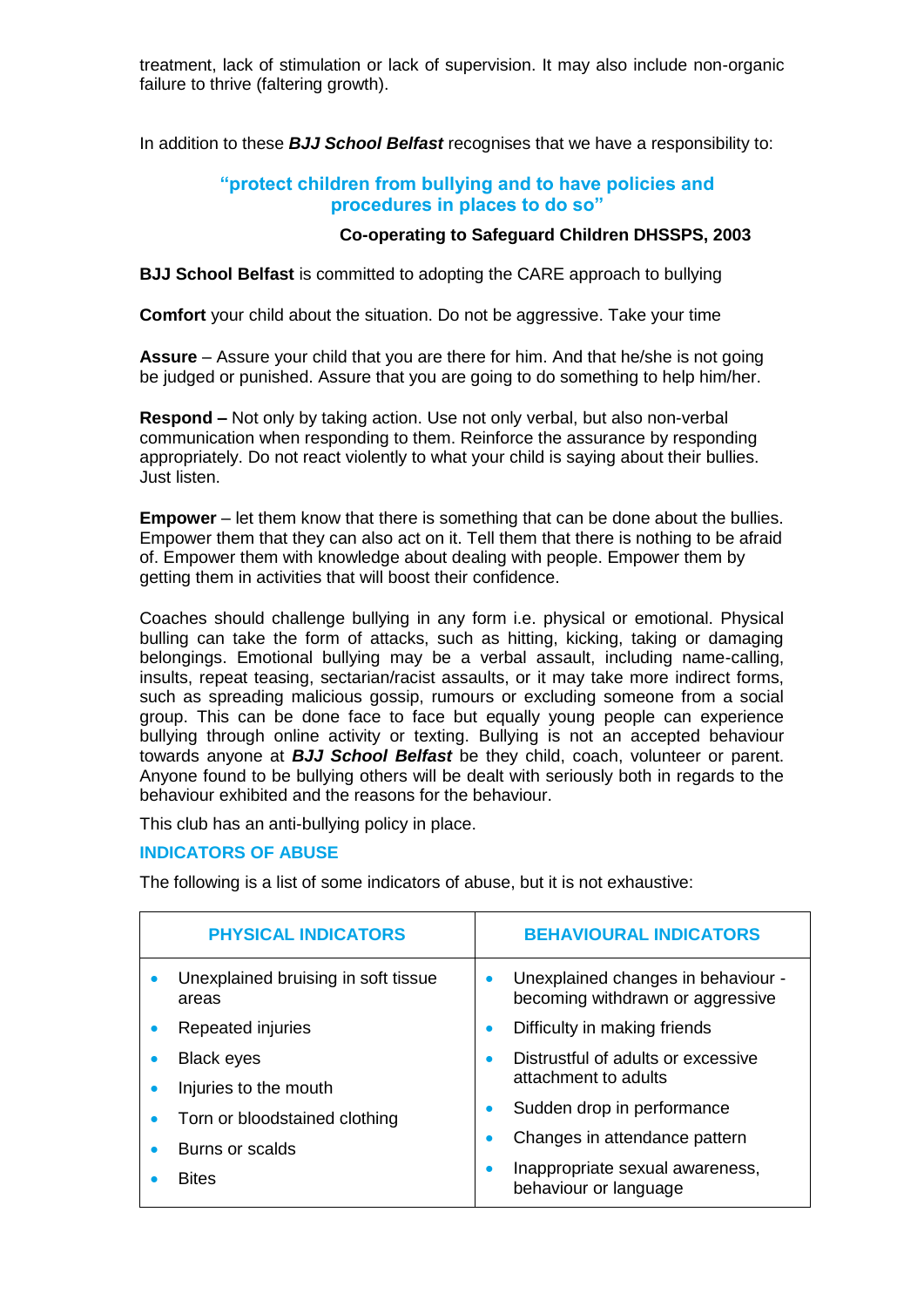| Fractures                                            | Reluctance to remove clothing |
|------------------------------------------------------|-------------------------------|
| Marks from implements                                |                               |
| Inconsistent stories/excuses relating<br>to injuries |                               |

# **RESPONDING TO DISCLOSURE OF ABUSE**

# **Always**

- Record what has been said ASAP
- Remain sensitive and calm
- Reassure child that they
	- **are safe**
	- **E** were right to tell
	- $\Box$  are not to blame
	- are being taken seriously
- Let child talk do not interview
- Listen and hear, give the person time to say what they want
- **Ensure the experience is as positive as it can be**
- Explain that you must tell others to ensure action is taken to increase their safety, but will maintain confidentiality
- Tell child what will happen next
- Involve appropriate individuals immediately
- Stay calm

Reassure them that they have done the right thing in telling and that it will be dealt with appropriately

# **Never**

- Question unless for clarification
- Make promises you cannot keep
- Rush into actions that may be inappropriate
- Make/pass a judgment on alleged abuser
- Take sole responsibility, consult the designated officer so you can begin to protect the child and gain support for yourself

# **DESIGNATED SAFEGURDING CHILDREN OFFICER (DSCO)**

The DSCO within *BJJ School, Belfast* is:

# **NAME Alan Lowry CONTACT DETAILS BJJ SCHOOL BELFAST**

*Alan Lowry* shall be made known to young members, coaches and parents alike; as the DSCO to whom concerns will be addressed. If the concern is about the DSCO please report to Conor Dunbar.

Guidelines for recording/dealing with incidents/accidents will be outlined later in this policy document.

# **SAFE RECRUITMENT PROCEDURES FOR VOLUNTEERS/COACHES**

 Volunteers and coaches are carefully selected, trained and supervised. The office bearers of the club committee must vouch for new volunteers/coaches potential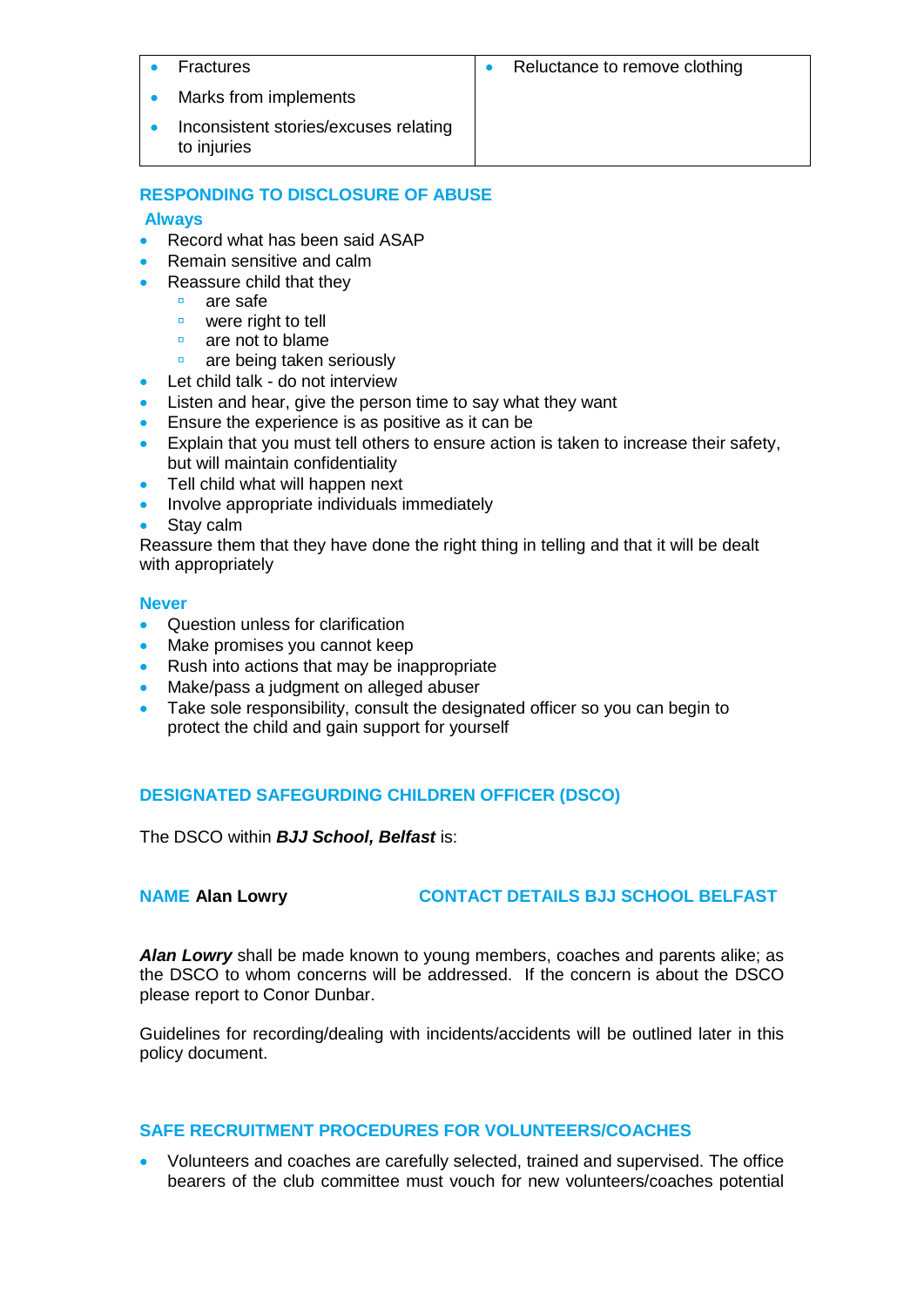involvement and their participation must be ratified by the unanimous approval of executive group/remaining coaches.

- All new coaches/volunteers working with children or young people must complete the BJJ School Belfast application form which includes a self-declaration section
- Individuals must complete and sign the Access NI Disclosure Certificate Application Form which gives permission to enable *BJJ School Belfast* to administer an Access NI check (proof of identity MUST be provided).**.**
- Declaration of past convictions or cases pending and agreement to have an Access NI check completed, is of course a pre-requisite to approval to coach/volunteer to work with young people.
- **ALL** volunteers/coaches must agree to abide by the club's Safeguarding Policy and all are required to sign the Code of Conduct
- Any concerns or objections with regard to suitability of a coach should be submitted to the Governing Body designated person. These matters will be raised with the Governing Body case management committee with appropriate action taken including a formal response in writing to the concerned party if required. Clubs should not deal with concerns about a coach in isolation.

### **TRAINING FOR VOLUNTEERS/COACHES**

This club will:

- Ensure governing body approved coaching sessions for volunteers/coaches have been scheduled at the club and ALL participants are expected to qualify to at least **blue belt** level.
- When appointing volunteers/coaches consider their current or previous experience either playing or coaching *Brazilian Jiu Jitsu*.
- Education and training in the basics of Safeguarding will apply to all coaches/volunteers/management committee members working with the children or young members. *BJJ School Belfast* is committed to continuous updating and review of our current safeguarding policy.
- Safeguarding training should include:
	- **Basic awareness of Safeguarding issues**
	- Our club/organisation's safeguarding policies and procedures including our code of conduct
- Training will be carefully selected to ensure it is sufficient. For instance a one hour training session is unlikely to be very useful. A minimum of three hours is required for basic awareness raising, and we will seek that training from a specific training provider with experience and knowledge of good practice in sport.
- Ensure that all new coaches have attended safeguarding awareness workshop within six months of taking up their post. This opportunity should also be made available to parents and other volunteers to enable a culture of a child-focused club to prevail.
- Ensure all staff and volunteers should receive induction, and training appropriate to their role. Training should be updated and reviewed regularly for new staff/volunteers and in line with changing legislation.

## **CODES OF CONDUCT**

A Code of Conduct lets all our staff/volunteers in our club/organisation know what behaviour is expected and what is unacceptable. It will also let all involved know what sanctions will be applied for non-compliance with the code. A written code of conduct will be prominently displayed or communicated to everyone associated with your club/organisation. It will be applied consistently. This club has a Code of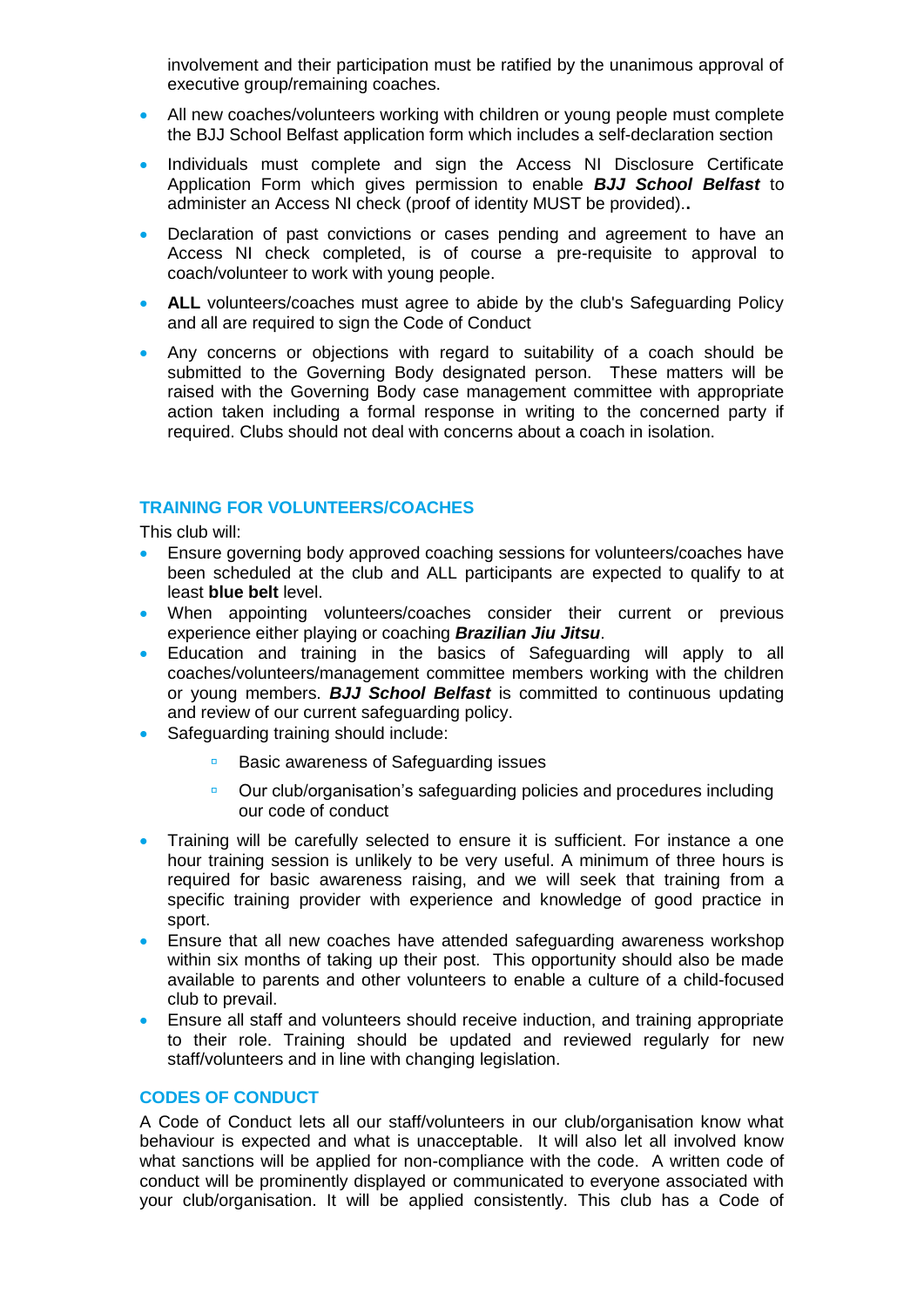Conduct for coaches/volunteers and young people and a code of expectations for parents/guardians.

### **GUIDELINES RELATING TO AWAY DAYS AND RESIDENTIALS**

Travelling to competitions are a regular event for this club. Trips may vary from short journeys across town to compete against another local team or involve more complicated arrangements involving overnight stays. But *BJJ School Belfast* is committed to ensuring that we follow certain standards to ensure the safety of our members.

### **SUPPORT AND SUPERVISION**

**BJJ School, Belfast** recognises that it is good practice to set up a system of support and supervision of staff/volunteers. This will enable staff/volunteers to become more effective by identifying training needs, dealing quickly with difficulties and will contribute to safe activities for children. (For those with staff see staff handbook for further details on supervision). Volunteers will be offered regular opportunities to review their experiences at *BJJ School, Belfast* and to identify any training or further support they require.

Good management will also create an atmosphere where volunteers feel valued, are listened to and where issues can be dealt with quickly by systems already in place. Therefore as a club we will ensure;

- Volunteers should be made aware of how to access training. Brazilian Jiu Jitsu requires all those coaching/instructing children to attend safeguarding training. In addition to this we will ensure all their volunteers are made aware of Brazilian Jiu Jitsu reporting procedures.
- We will take time to induct volunteers on club/ sports policies and procedures.
- We will introduce a system for reviewing a volunteer's role on an annual basis, perhaps as part of pre-season planning. This will help to ensure we get the best out of volunteers and will provide volunteers with the opportunity to progress to new roles that accommodate their own particular skills and aptitude.

### **GUIDELINES FOR REPORTING ACCIDENTS**

In the event of an accident, the following procedure will be carried out:

- Fill in two copies of the Accident Form for **ALL** accidents.
- Make contact with parents/guardians.
- One copy of form to incident book/folder.
- Forward one copy to DSCO for record keeping/action required.
- **Contact emergency services/GP if required.**
- Record in detail all facts surrounding the accident, witnesses, etc.
- Sign off on any action required from senior management officer.

# **GUIDELINES FOR REPORTING ALLEGATIONS/INCIDENTS**

- Record all incidents reported or observed on an Incident Form.
- Inform DSCO ASAP.
- One copy to designated person within 24 hours.
- Ensure confidentiality only "need to know basis" (reference confidentiality statement).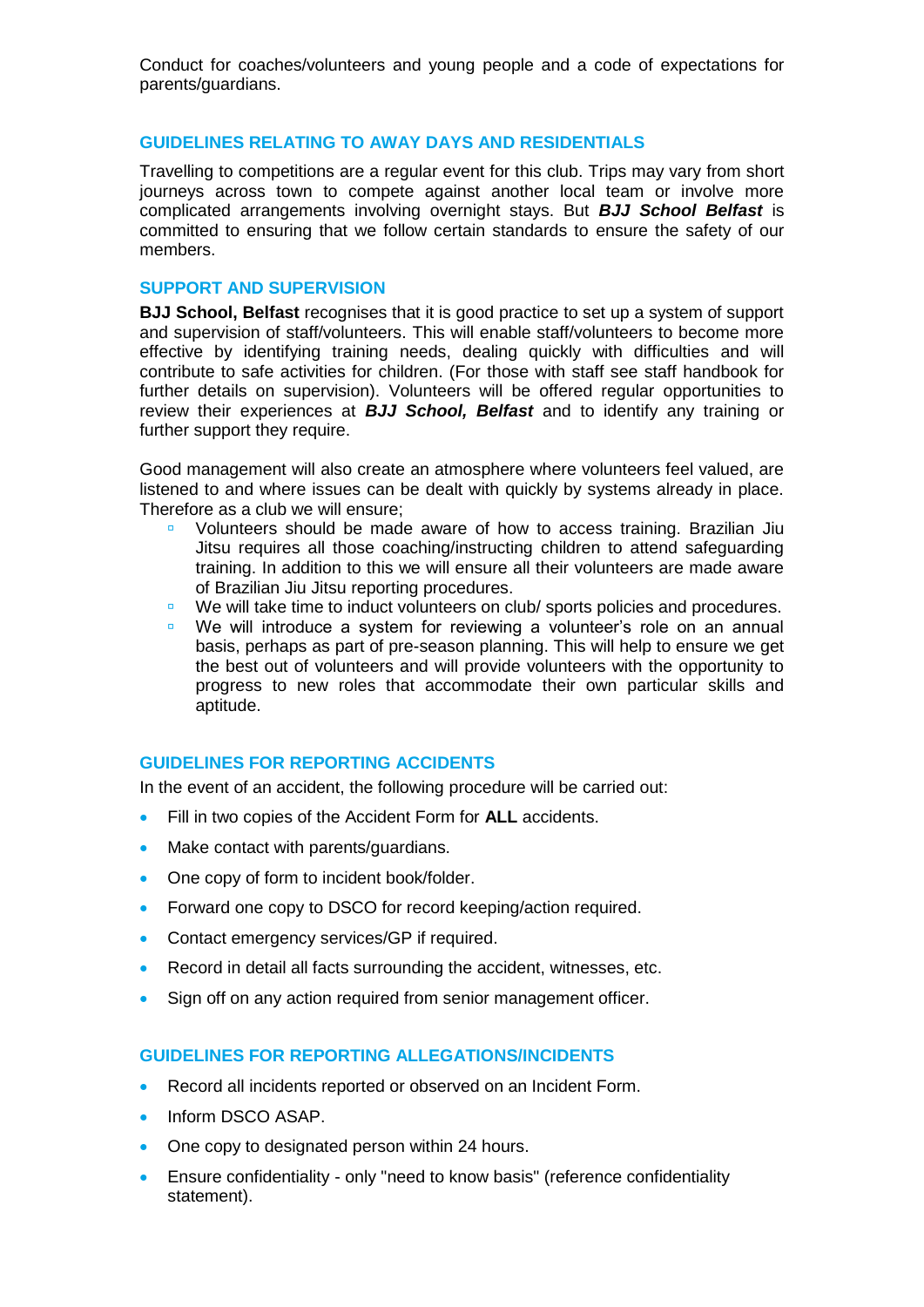- Inform parents, unless to do so may put the child at further risk.
- The DSCO will be responsible for storing any report in a safe and secure environment and forwarding a copy on to statutory agencies if required.

# **See reporting guidelines for further guidance**

### **HEALTH AND SAFETY GUIDELINES**

This club are committed to ensure the safety of all members by completing a risk assessment for activities and endeavouring to provide first aid treatment for injury, accidents and cases of ill health during coaching sessions or at competitions.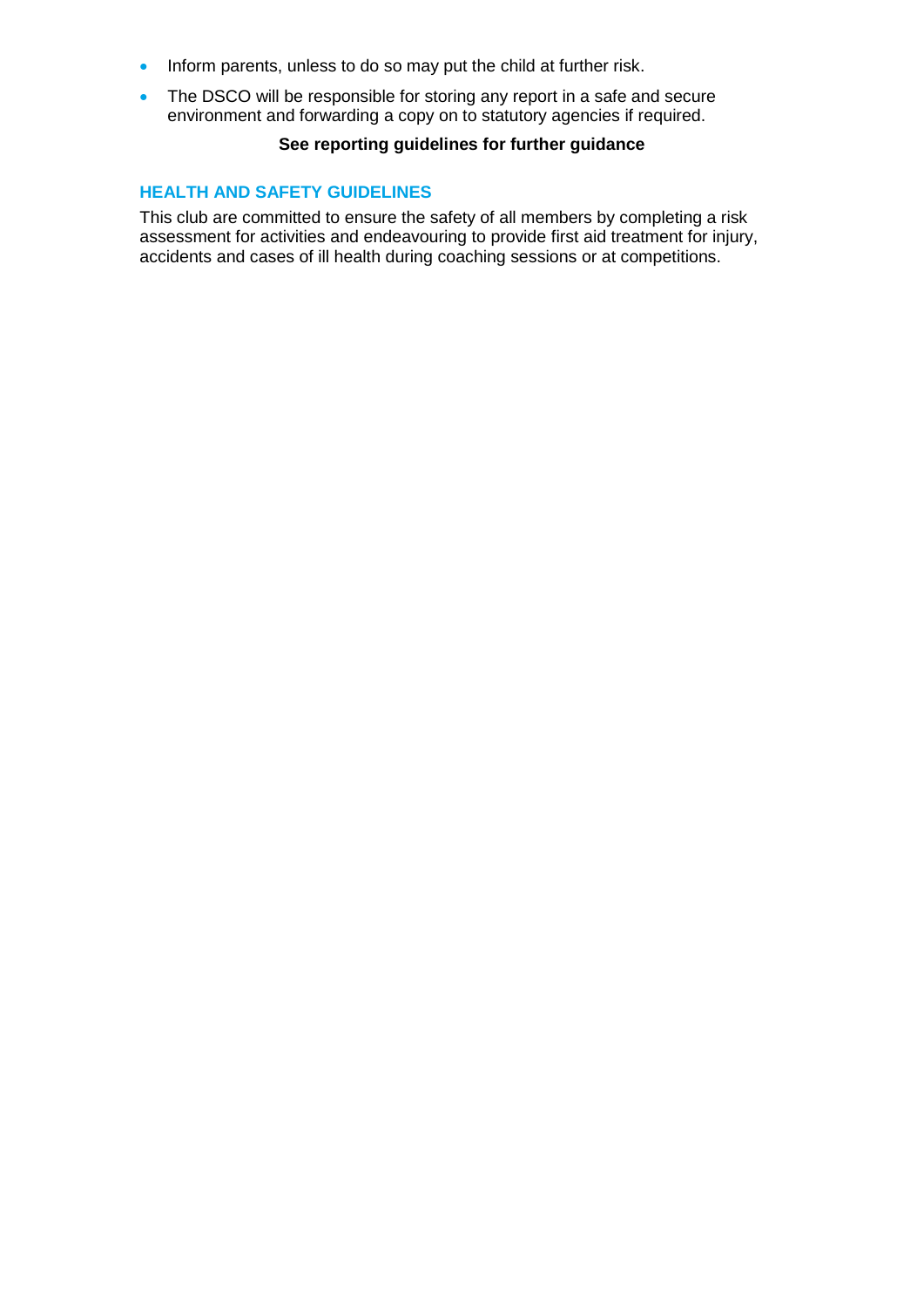| <b>USEFUL NUMBERS</b>                                              |                                                            |
|--------------------------------------------------------------------|------------------------------------------------------------|
| <b>NSPCC Helpline</b>                                              | 0808 800 5000                                              |
| <b>PSNI Public Protection Unit</b>                                 | 028 9065 0222<br>Ask for your local Public Protection Unit |
| <b>Childline</b>                                                   | Freephone 0800 1111                                        |
| <b>Sport Northern Ireland</b>                                      | 028 9038 1222                                              |
| <b>Child Protection in Sport Unit</b>                              | 0203 222 4246                                              |
| Lifeline                                                           | 0808 808 8000                                              |
| <b>Belfast Health and Social Care</b><br><b>Trust Gateway Team</b> | 028 90507000                                               |

# **IMPLEMENTATION AND AVAILABILITY OF INFORMATION**

It is important that there is a free flow of information between coaches/volunteers, children and parents, in terms of promotion of good practice and holding up to date information. This club will insist that a parent/guardian consent form is completed for each under 18 year old member

Parents should know what we do and how we do it, and the coaches/DSCO will always be on hand during, or after coaching sessions, for consultation or advice.

When appropriate, letters (or telephone contact) will be issued in relation to further information or specifics in respect of an event etc.

A regular review of club policies will take place through meetings with coaches/volunteers and feedback from children and parents. As a Club we have developed a plan for implementing our safeguarding procedures.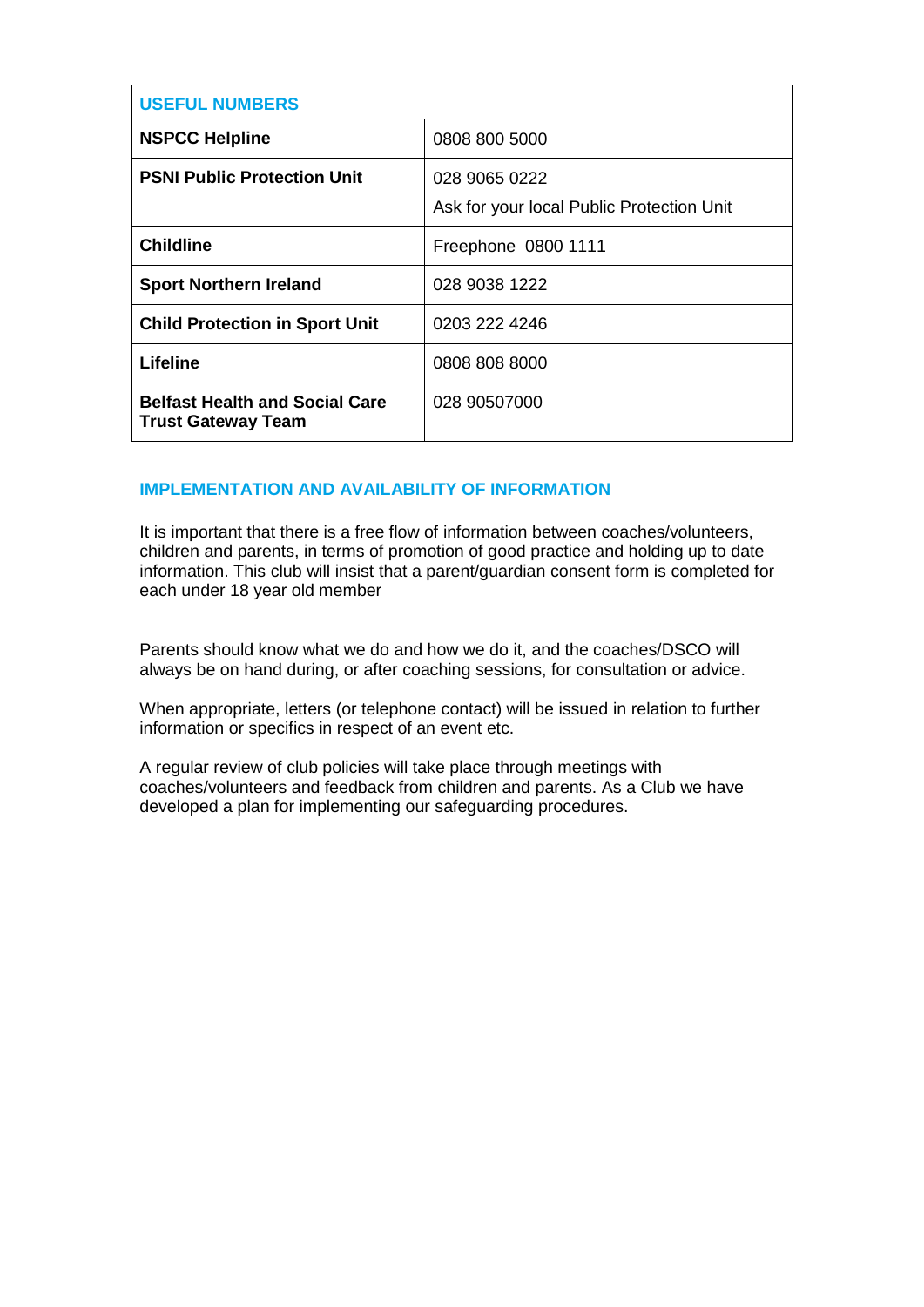### **INTERNAL CONCERNS REPORTING GUIDELINES**





If you do not know who to turn to for advice or are worried about sharing your concerns with a senior colleague, you should contact the Health and Social Care Trust (HSCT) Gateway Team direct (or the NSPCC on 0808 800 5000). At any stage during the process in the left hand column the issue can be refered externally either formally or informally for advice. Following the external (right column) outcome the matter may be refered back to the organisation's Disciplinary Committee.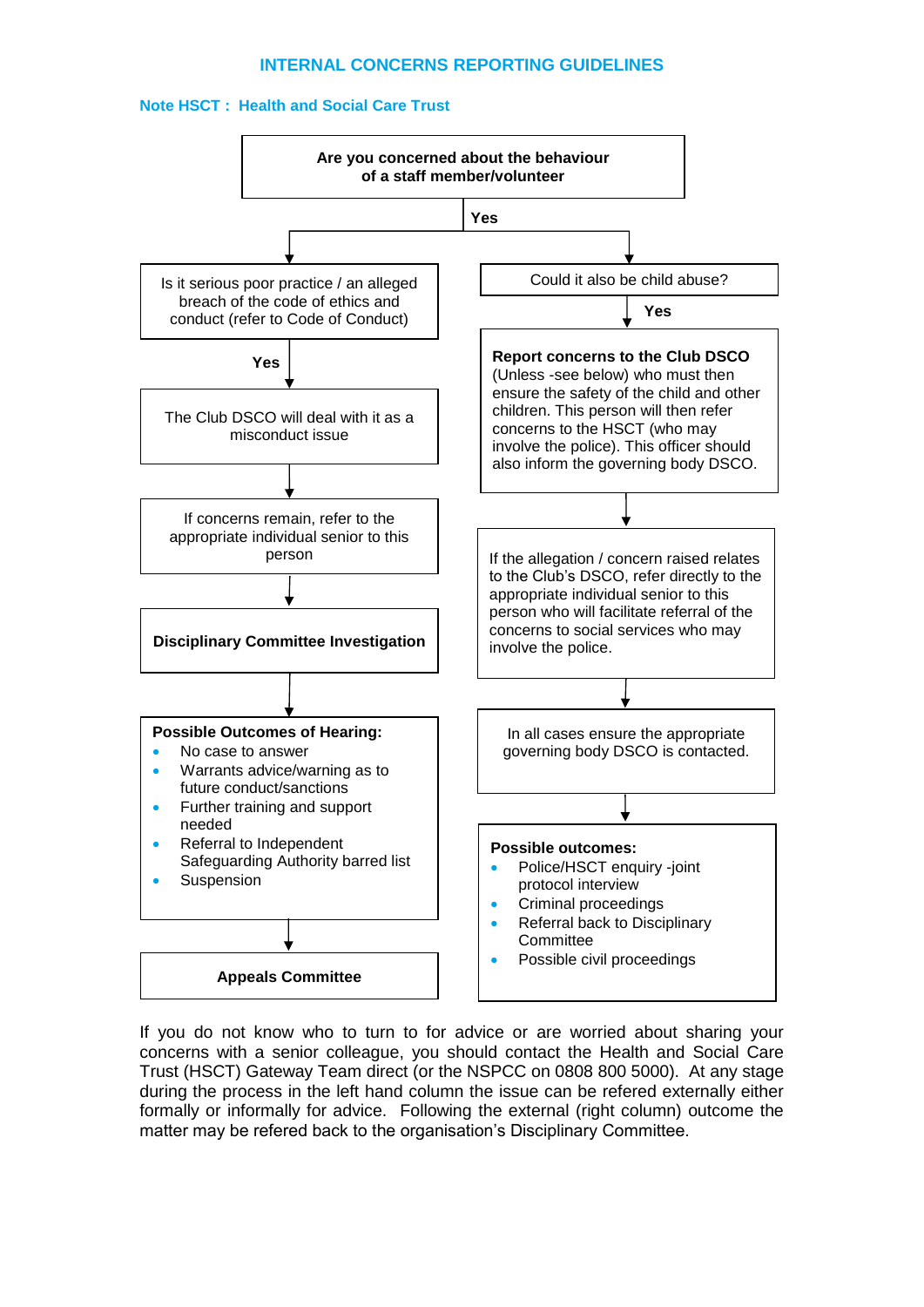### **DEALING WITH CONCERNS ABOUT A COLLEAGUE**

The vast majority of people who work with children are well motivated and would never harm a child. Unfortunately a few do and it is essential that the organisation creates a culture that makes staff/volunteers willing and comfortable to voice their concerns, particularly those about someone with whom they work or whom they know. Again, the organisation's Safeguarding Procedures should be followed.

During an investigation, support should be given both to the individual who voices concerns and to the suspected abuser. Once the investigation is completed, the organisation must decide what action, if any, is necessary to prevent a similar situation arising again.